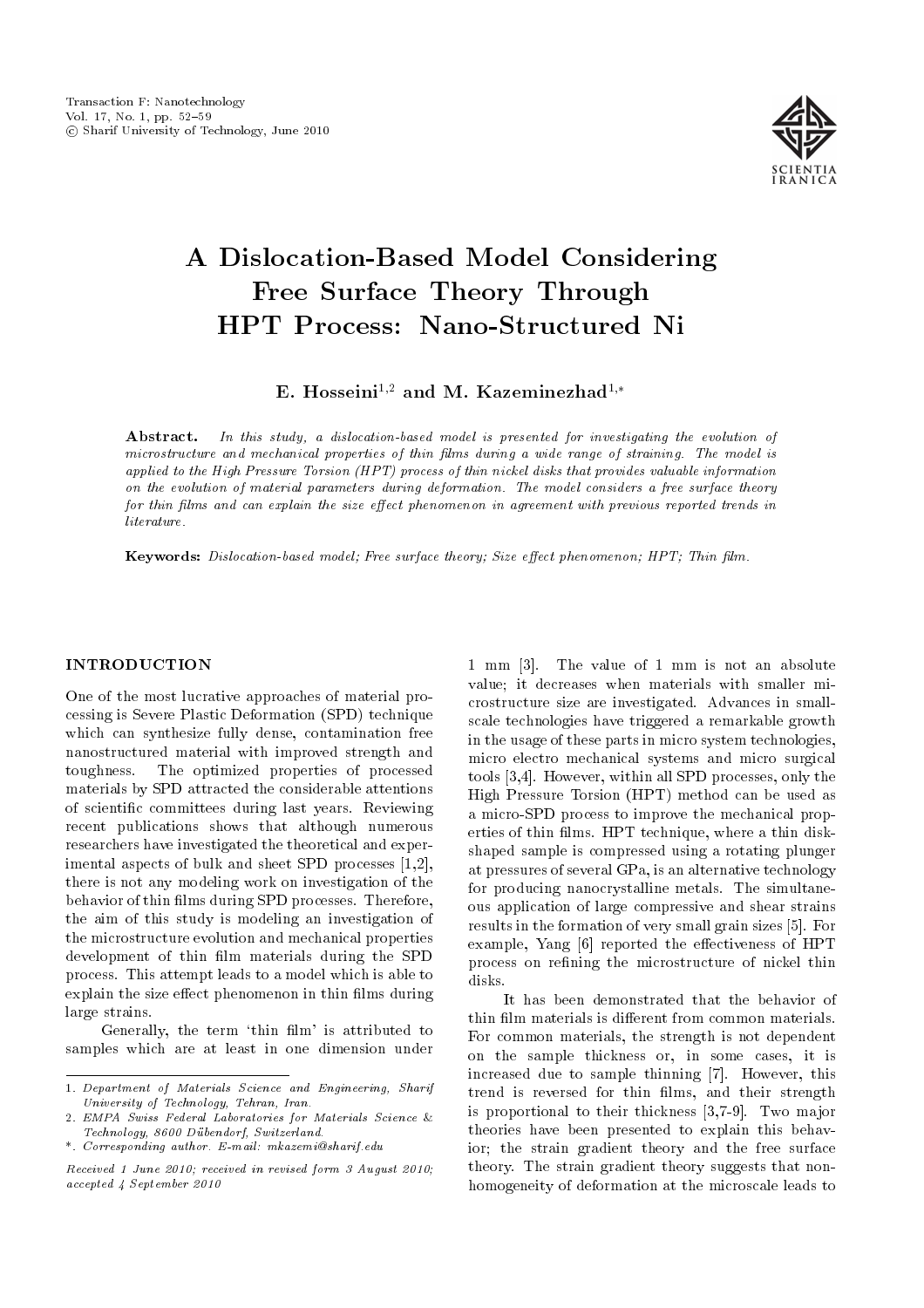observation of the mentioned behavior in thin films [10]. However, the size effect in the pure tension test of thin films [3] cannot be associated with the strain gradients, as deformation remains homogeneous up to the onset of necking. The second theory considers the surface of samples as dislocation annihilator face and predicts that increasing the ratio of surface to volume of films,  $(\eta)$ , leads to strength dropping [4,11,12]. Although the second theory is usually neglected, there are some examples that prove the reliability of this theory. For example, it has been shown that interface constrained samples exhibit lower size dependence than that of free standing samples [13]. In addition, it has been reported that the strength of passive or coated films with amorphous layers is nearly independent of their thickness [11,12]. These examples show that elimination of the free surface removes or decreases the intensity of the size effect phenomenon. Although these examples describe the importance of the second theory  $[4]$ , effective implementation of this theory to the models which are able to predict microstructure or mechanical property evolution during deformation has been neglected in prior studies. The aim of this work is to emphasize the need for considering the free surface theory besides the strain gradient theory whenever size effect phenomenon is discussed.

In an attempt similar to that undertaken in this paper, Molotnikov et al. [3] presented a model that considers material in two parts, a soft (non-hardening) part at the surface and a hard part of the center. Considering this assumption, they investigated the mechanical behavior of thin films during straining. Although the results of this model were in good agreement with the experimental data, there are some problems in this model that decrease its scientific reliability. For example, considering such a soft surface is not a realistic assumption and in the case of applying this model to processes which include surface shear straining like HPT process, the whole strain would localize at the surface of sample.

The most famous model, applicable to SPD is the ETMB (Estrin, Toth, Molinari, Brechet) model. This model was used by Molotnikov et al. [3], however, it includes several mathematical coefficients that decrease the scientic value of the model. Thus in the present study, considering the deficiencies of earlier works, a physical-metallurgical-based model is proposed for modeling the SPD of thin films, which considers the surface of samples as an infinite sink for dislocations. It is shown that the model can predict the evolution of the microstructural and mechanical parameters of materials in good agreement with the experimental data and also it can explain the size effect phenomenon consistent with the earlier reports in literature.

In this paper, after describing the model, it is applied to the HPT process of thin nickel disks and the modeling results are compared with the experimental results of XRD carried out by Yang [6]. Also, the ability of the model in describing the size effect phenomenon of thin films is discussed through computing the strength and work hardening intensity of materials with different  $\eta$  values.

## MODEL DESCRIPTION

In this section, a description of proposed model for investigating the behavior of thin films under SPD processes is presented. In the model, similar to other models on SPD [14,15], the material is considered to be broken up into two distinct, but dependent, phases: cell interiors with a relatively low dislocation density, and cell walls with a higher dislocation density. The dislocation densities in these two distinct regions are considered to be the internal variables of the model and the total dislocation density is given by a rule of mixtures in the material. In the following, the model defines the mechanisms of dislocation generation and annihilation in both phases and investigates the evolution of their dislocation densities during deformation.

Here, two phenomena are considered to increase the dislocation density in cell walls. The first is related to the migration of some dislocations from cell interiors to cell walls and the second is the activation of Frank Read sources [15]. Also, dislocation annihilation in cell walls is defined through dynamic recovery mechanisms. Therefore, regarding the works carried out in [2,15-20], the following mechanism-based equation is proposed for dislocation density evolution of cell walls:

$$
(\dot{\rho})_w = \frac{6\alpha^* \dot{\gamma}_c (1-f)^{2/3}}{bdf} + \frac{\sqrt{3} \alpha^* \dot{\gamma}_c (1-f) \sqrt{\rho_w}}{fb}
$$

$$
-\frac{\beta^* D_L \rho_w^2 \mu b^3}{K_b T}, \tag{1}
$$

where  $\rho_w$  is the dislocation density in cell walls, d is the cell size,  $f$  is the volume fraction of cell walls,  $b$  is the magnitude of the Burgers vector,  $D<sub>L</sub>$  is the lattice diffusivity,  $\mu$  is the shear modulus,  $K_b$  is the Boltzmann constant and  $T$  is the absolute temperature. Also,  $\alpha^*$ and  $\beta^*$  are the model parameters. The parameters  $\dot{\gamma}_c$  and  $\dot{\gamma}_w$  are the resolved shear strain rates in cell interiors and cell walls, respectively.

Here, the first term in represents the increasing effect of dislocations migrating from the cell interiors to the walls. When these dislocations cross the interface between the cell interiors and the cell walls, they are also expected to activate Frank-Read sources located at the interface, giving rise to the dislocation density of cell walls according to the second term. These two terms came in 1998 by Estrin et al. [15], and a very detailed explanation about derivation of these two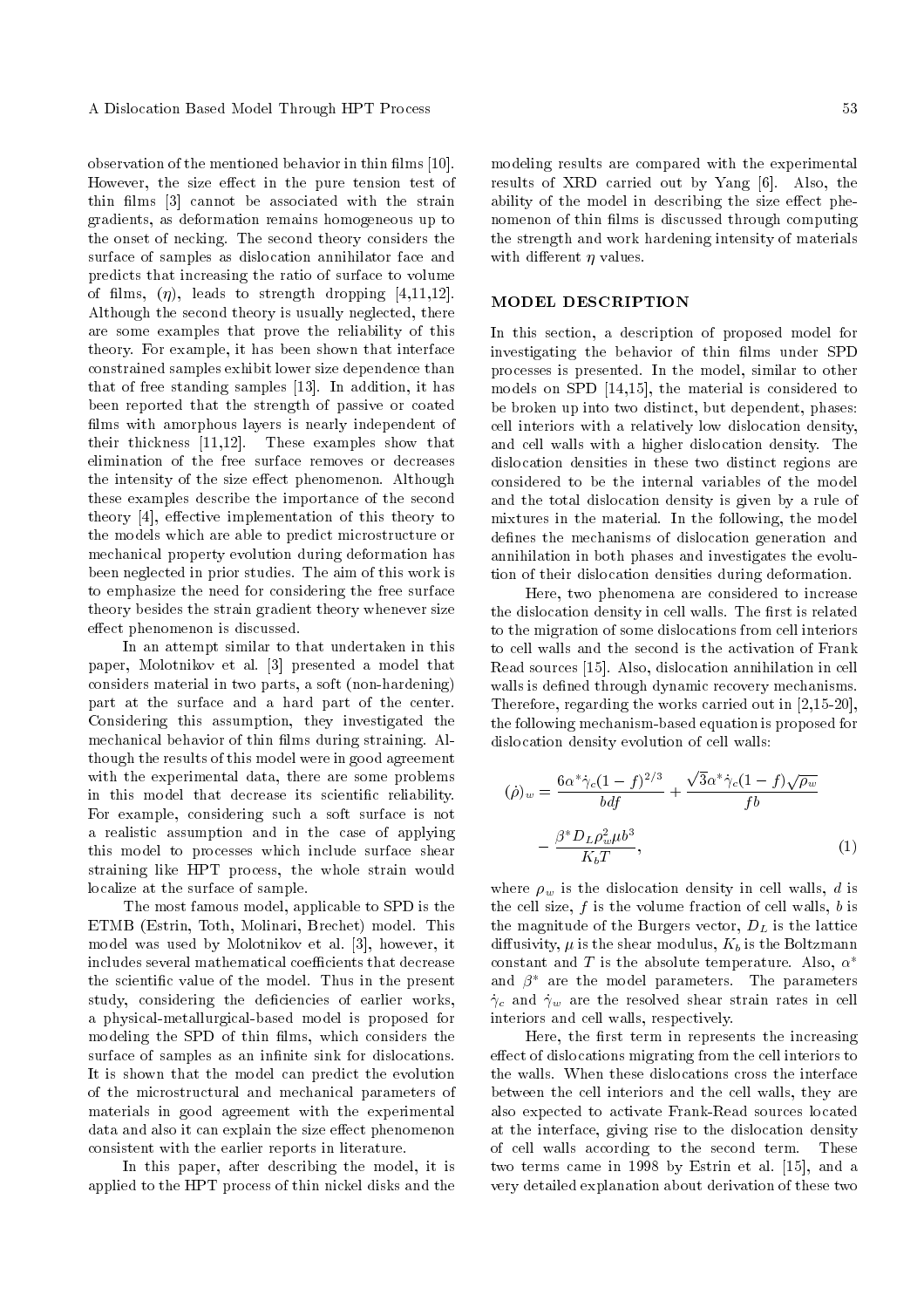terms can be seen in [15]. Finally, the third term accounts for annihilation of cell wall dislocations due to dynamic recovery. It has been reported [20,21] that the main active mechanism of dynamic recovery at cell walls is climbing. This idea is mainly arisen from a high energy condition and also complex configuration of dislocations at the walls. In this model, instead of using the expression used by Estrin et al. [15], a more physical based expression is used. This expression used in previous works of the present authors [16,17], relates the rate of dislocation annihilation in dislocation walls through the climbing process to the diffusion intensity and the energy level of walls (dislocation density of cell walls). The origin of this equation can be seen in the work carried out by Rezvanian et al. in 2006 [20]. Here since the focus is on the size effect phenomenon, the detailed explanation of the derivation steps of these equations is not mentioned (for more information see [15,20]).

Previous experimental work [7,22,23] reported that the magnitude of  $d$  affects the intensity of the size effect phenomenon. Therefore, although in earlier theoretical attempts to model the size effect [3] the evolution of d during straining was not considered, in this model, d is considered to be related to the total dislocation density of material [24] as a dynamic quantity to make more accurate predictions.

For cell interiors, activation of Frank Read sources is the sole mechanism of dislocation generation [15], while three mechanisms lead to dislocation loss; dislocations migration to cell walls [15], dynamic recovery through cross slip [20] and annihilation of dislocations at the free surface which should be considered for thin films, specifically [4]. The last mechanism is not important for normal materials, but in the case of thin samples, it is meaningful to consider it. Here as a first step, the expressions describing three first processes are reviewed briefly, since they are not a novelty of this work and come from previous work [15,20]. So neglecting the case of thin samples, we would have the following equation for describing the dislocation density evolution of cell interiors.

$$
(\dot{\rho})_c = \frac{\zeta^* \dot{\gamma}_w \sqrt{\rho_w}}{\sqrt{3}b} - \frac{6\alpha^* \dot{\gamma}_c}{bd(1-f)^{1/3}} - \frac{2\zeta^* \nu_0 \sqrt{\rho_c}}{l}
$$

$$
\left[ \exp\left(-\frac{Q(1-\alpha b\sqrt{\rho_c})}{K_b T}\right) - \exp(-\frac{Q}{K_b T}) \right],
$$
(2)

where  $\nu_0$  is the attack frequency, l is the length of a potential site for cross slip,  $Q$  is the activation enthalpy of cross-slip,  $\alpha$  is a factor that weights dislocation interactions and  $\zeta^*$  and  $\zeta^*$  are the model parameters.

Here, the first term in Equation 2 describes the influence of Frank Read source activation and the two following expressions describe the effect of two phenomena which led to dislocation decreasing in cell interiors. The second term in Equation 2 introduces the effect of dislocation migration from cell interiors to cell walls. This term is equivalent to the first term in Equation 2. Also, the third term in Equation 3 is describing dislocation density decreasing due to dynamic recovery which in the case of cell interiors has been attributed to the cross-slip phenomenon [20,21]. The main supporter for this idea is related to the low energy condition of cell interiors which is not enough for high rate climbing. Again, since these equations and their coupling have been introduced in previous works, more detailed discussion about their foundations has been skipped and they can be seen in [15,20].

Anyway, here a new expression is added that describes the effect of a free surface and can have more relevant effect in a case of thin films. Since this term is introduced in this work, more details about the steps of its derivation are mentioned. The term would have a decreasing effect on the dislocation density of cell interiors and is derived by considering the free surface of material as an infinite sink for dislocations.

It can be considered that the effect of a free surface penetrates until a specific depth of material that is proportional to the dislocation velocity in a direction perpendicular to the film surface. Therefore, there is a surrounding volume where located dislocations are attracted to the surface for annihilation. As a consequence, the following relation can be presented for dislocation annihilation during the time interval of  $dt$  on the film surface:

$$
d\rho_c^{\text{free surface}} \propto -\rho_c S \left(\frac{4}{\pi^3} V_d\right) dt, \tag{3}
$$

where  $\rho_c$  is the dislocation density of cell interiors, S is the surface area of the film and  $V_d$  is the velocity of dislocations in cell interiors. Therefore, considering the Orowan relation [15] and the ratio between the surface and volume of film,  $\eta$ , the following equation describes the evolution of cell interior dislocation density due to the free surface effect:

$$
(\dot{\rho})_c^{\text{free surface}} = -\xi^* \eta \frac{4\dot{\gamma}_c}{\pi^3 b(1-f)},\tag{4}
$$

where  $\xi^*$  defines the intensity of penetration of the free surface effect. So, the mechanism-based equation for the dislocation density evolution of cell interiors is:

$$
(\dot{\rho})_c = \frac{\zeta^* \dot{\gamma}_w \sqrt{\rho_w}}{\sqrt{3}b} - \frac{6\alpha^* \dot{\gamma}_c}{bd(1-f)^{1/3}} -\frac{2\varsigma^* \nu_0 \sqrt{\rho_c}}{l} \left[ \exp\left(-\frac{Q(1-\alpha b\sqrt{\rho_c})}{K_b T}\right) \right] -\exp\left(-\frac{Q}{K_b T}\right) - \xi^* \eta \frac{4 \dot{\gamma}_c}{\pi^3 b(1-f)}.
$$
 (5)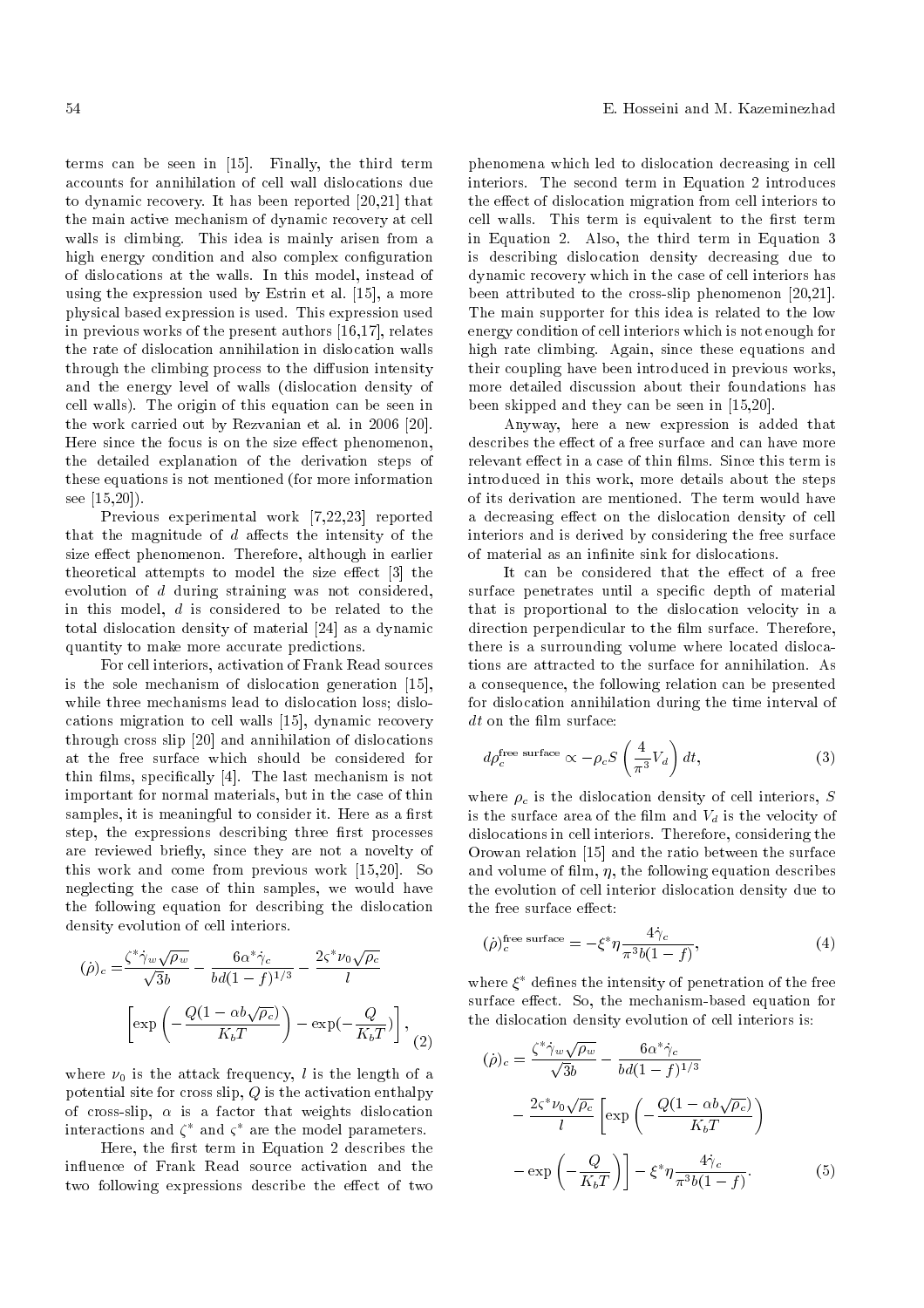As mentioned,  $\eta$  is the ratio between the free surface and the volume of the sample. In the case of the HPT sample, the  $\eta$  is derived by considering:

$$
\eta = \frac{\text{Surface of disk } (m^2)}{\text{Volume of disk } (m^3)}.
$$

For showing the effect of a free surface in the discussion section, the theoretical values of  $\eta$  between 0 (coated sample) and  $12 \text{ m}^{-1}$  have been considered. The above equation explains interestingly the effects of the sample and microstructure sizes. By increasing the size of the sample which would mean mainly increasing the thickness of the sample, the value of  $\eta$  would decrease and cause the decrease of the free surface theory effect on the behavior of the material. Also, by applying the deformation, the structure size of the material is decreased and the mutual changes in the volume of cell interiors and cell walls due to deformation cause a decrease in the value of the  $f$  parameter [15-17]. This would cause a decrease in the  $\frac{1}{(1-f)}$  term and a decrease in the intensity of the free surface theory. Both concepts are compatible with the foundation of the free surface theory in thin films and would suggest that the maximum thickness of a sample that can be counted as a thin film is a function of its microstructure size.

Thus by solving the above differential equations, it is possible to describe the microstructure evolution of thin films during SPD processes.

In this paper, considering the mechanical analysis proposed by Zhilyaev et al. [25] and the Taylor crystal plasticity model [15], the above differential equations are solved numerically and simultaneously for the HPT process for a pure nickel thin disk. Then, the dislocation density and cell size of the processed nickel are investigated. Also, considering the existing relations between dislocation density and other parameters, the strength, microstrain and misorientation of the processed nickel are anticipated. The used material parameters and also the size of samples are summarized in Table 1.

#### RESULTS AND DISCUSSIONS

## Microstructure Evolution

The predicted microstructural parameters of processed nickel by HPT are presented in Figure 1.

During preliminary straining, the intensity of dynamic recovery is negligible and hence dislocation density growth, or in other words, work hardening is the prominent behavior of the material. However, more deformation provides a high driving force for softening processes and increases the intensity of dynamic recovery which leads to a decrease in the rate of work hardening. Therefore, as can be seen, the dislocation density is increased sharply during initial HPT revolutions and reaches a saturated value through the following revolutions. It should be noted that the predicted results are in agreement with the experimental data reported by Yang and Welzel [28]. Also, the described trend is repeatedly observed in earlier experimental works on HPT of other materials [24,29].

In addition, the model predicts a quick cell size re fining during the first HPT revolution and a nanostructured material is achieved in the following revolutions. As seen in Figure 1, the agreement between modeling and experimental cell sizes is remarkable.

| Parameter                                     | Symbol           | Value                                                                                |
|-----------------------------------------------|------------------|--------------------------------------------------------------------------------------|
| Sample diameter                               | $D_{\rm disk}$   | 1000 $\mu$ m                                                                         |
| Sample thickness                              | $t_{\rm disk}$   | $300~\mu m$                                                                          |
| Magnitude of Burgers vector                   | b                | 24.9 nm                                                                              |
| Lattice diffusivity coefficient               | $D_L$            | $1.55 \times 10^{-20}$ m <sup>2</sup> s <sup>-1</sup>                                |
| Shear modulus                                 | $\mu$            | 79 GPa                                                                               |
| Attack frequency                              | $\nu_0$          | $10^9$ s <sup>-1</sup>                                                               |
| Activation enthalpy of cross-slip             | Q                | $8.651757582 \times 10^{-19}$ J                                                      |
| Length of a potential site for cross slip     | l                | 1000 b                                                                               |
| Initial dislocation density in cell interiors | $\rho_{c_0}$     | $10^{12}$ m <sup>-2</sup>                                                            |
| Initial dislocation density in cell walls     | $\rho_{w_0}$     | $10^{13}$ m <sup>-2</sup>                                                            |
| Cell size                                     | $\boldsymbol{d}$ | $[2.756 + (5.957 - 2.765) \exp(-9.6 \varepsilon)]$<br>$\sqrt{\rho_{\mathrm{Total}}}$ |
| Volume fraction of cell walls                 |                  | $0.08 + (0.25 - 0.08) \exp(-0.3216\varepsilon)$                                      |

Table 1. The values of material parameters and sample geometry [2,6,15,18-20,26,27].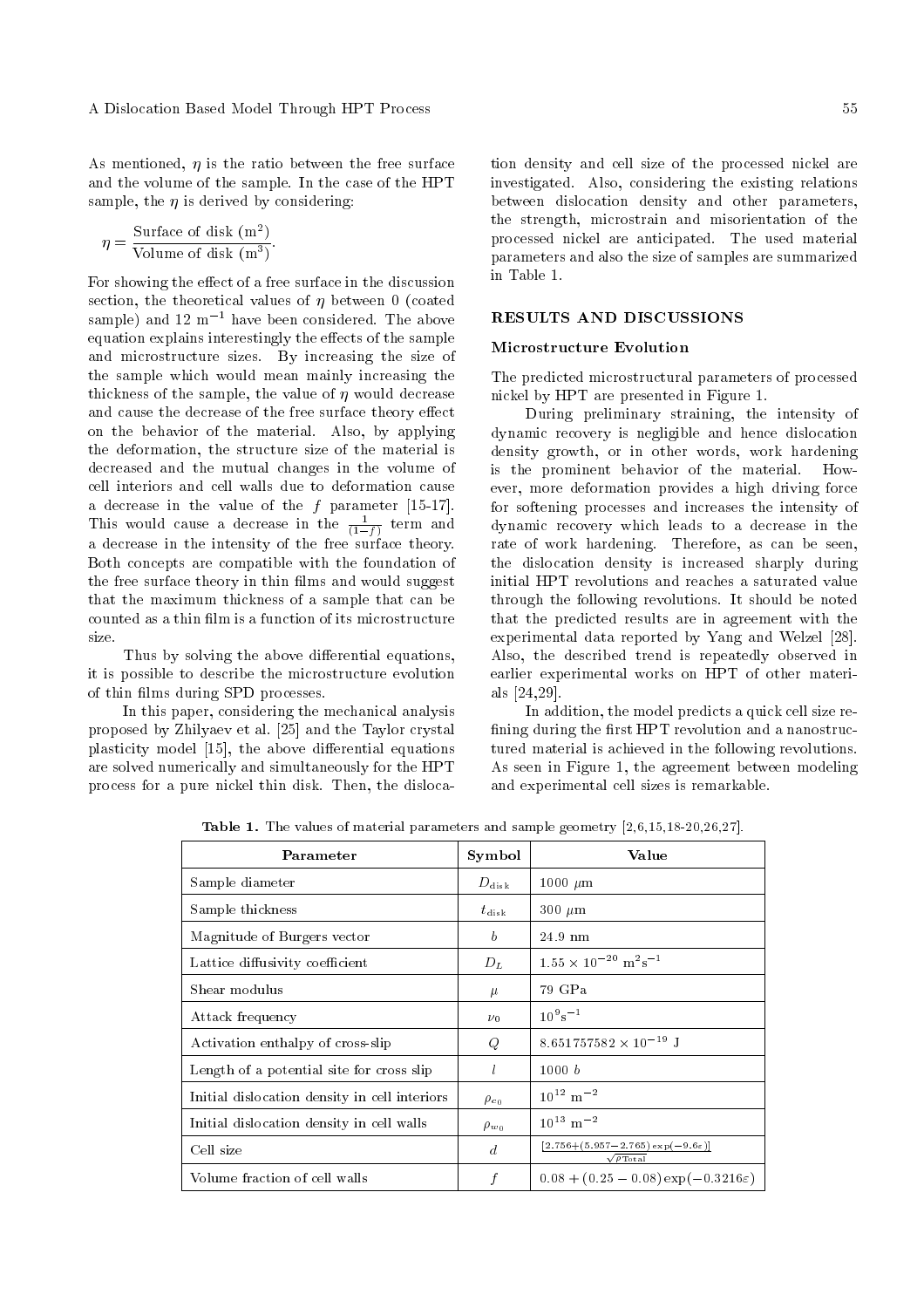

Figure 1. The evolutions of microstructural parameters of nickel during HPT process [6].

Considering the relation between dislocation density, cell size and microstrain [6], the magnitude of the microstrain of processed nickel is presented as a function of HPT revolution. The predicted trend for microstrain evolution involves four stages: intensive increasing, temporary saturation, little dropping and prominent saturation. Initial deformation and work hardening increase the density of lattice defects and lead to intensive microstrain rising. However, dynamic recovery causes the density of lattice defects, and thus the microstrain value to decrease [6]. Therefore, competition between microstrain rising due to work hardening and its decreasing due to dynamic recovery leads to creation of the observed trend for microstrain evolution. Also, as can be seen, the predicted values for microstrain are extremely consistent with the experimental data of processed nickel by HPT [6].

Furthermore, the calculated angle for misorientation of low angle grain boundaries [30] shows the usual trend observed during SPD processes [31]. It should be noted that the angles presented here are compatible with the experimental data presented by Zhilyaev et al. [25] which were undertaken on HPT of nickel.

#### Size Dependence Phenomenon

During recent years, some authors have studied the effect of film thickness on their mechanical response during small deformation [3,7-9]. However, there are no studies on the investigation of size effect during large strains. Hence in this section, assuming a wide strain range, the effect of specimen thickness or, in other words, the effect of its  $\eta$  value, on the evolution of strength and work hardening intensity is discussed using the predictions achieved from the presented model explained in the previous sections. To do so, a sample that is coated with an amorphous layer, which eliminates the effect of free surface, is considered as a reference sample and the strength evolution of samples with different  $\eta$  values are compared with its strength evolution (see Figure 2). So, a normalized strength is defined through the ratio between the strength of each specimen and the strength of the coated sample.

Consistent with earlier reports [3,7,8], the model predicts that by increasing the  $\eta$  values of films, their strengths are dropped, because the specimen with a high  $\eta$  value provides much more surface for dislocation annihilation and strength softening. The more interesting fact is that the model anticipates a higher difference between strengths of samples in small magnitudes of strains rather than in large strains. This trend can be evaluated considering two aspects. First, straining refines the microstructure and increases the number of grains that are placed in the film thickness. This phenomenon, as described in several experimental reports [7,22,23], decreases the intensity of free surface



Figure 2. Normalized strength of specimens with different  $\eta$  values versus strain (normalized coordinate is defined in the text).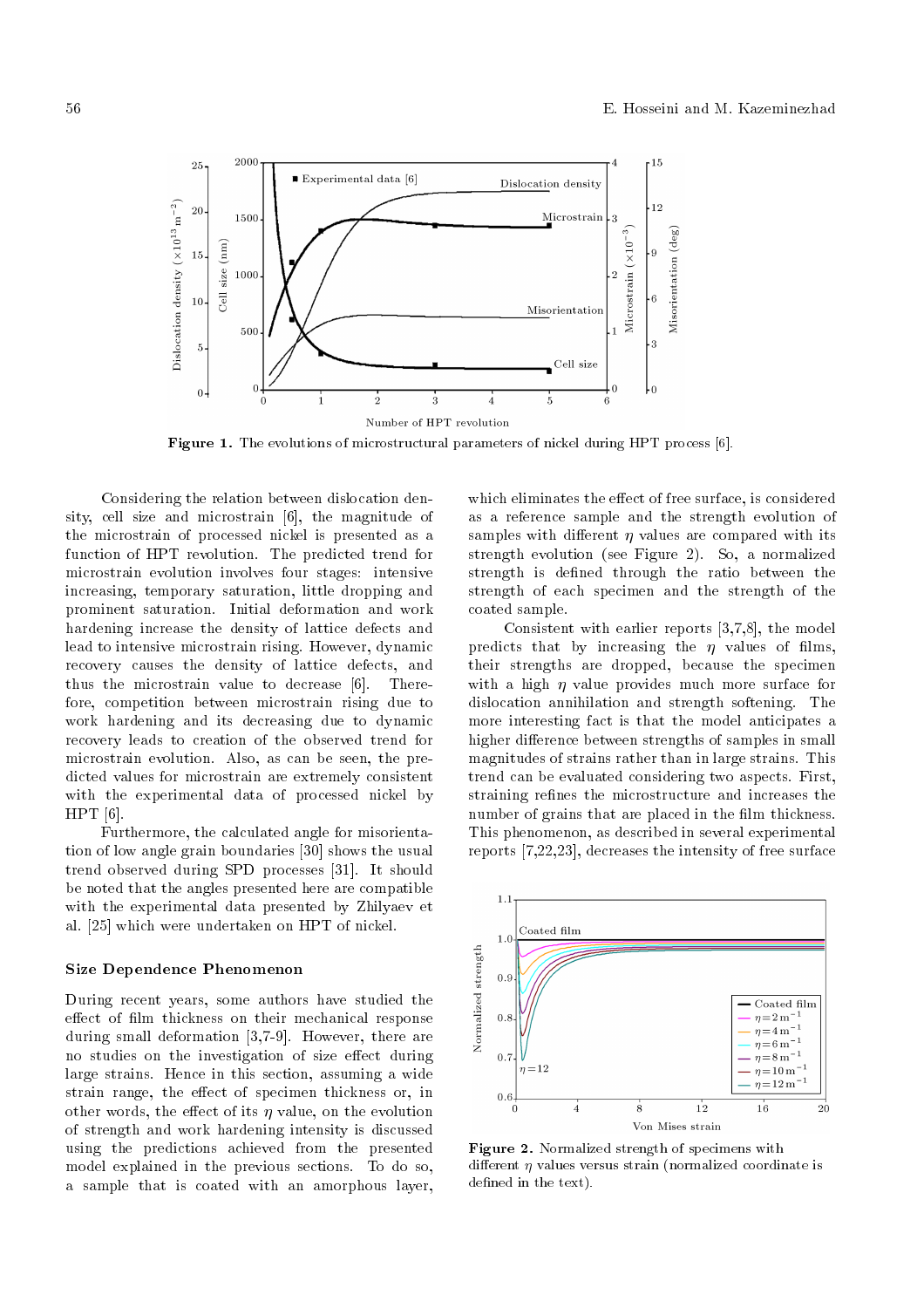effect. Accordingly, this idea could be conceived that the model truly predicts that the maximum thickness of sample that can be counted as thin film would decrease by decreasing the microstructure size due to straining. Physically, it means that by decreasing the microstructure size, there are more barriers preventing dislocations from reaching the free surface and decreasing the size effect phenomenon. Second, since during initial stages of straining, the intensity of dynamic recovery is negligible, so operation of a secondary softening mechanism, such as free surface softening is more obvious than that under the larger deformation condition where a more powerful softening mechanism (dynamic recovery) is active. Therefore, it is acceptable that the intensity of a free surface effect is decreased with increasing the magnitude of deformation. It should be noted that, although this trend has been reported in earlier experimental work (For example see [8]), none of the prior modeling work could describe it.

Figure 3 shows the effect of the  $\eta$  value of a sample on the intensity of work hardening  $(n$  value in the Hollomon equation).

Although earlier experimental work [8] has investigated the effect of specimen size on the work hardening intensity of thin films, this event has not yet been investigated through modeling work. As can be seen in Figure 3, the model predicts a weak work hardening for the samples with high  $\eta$  values during a low magnitude of deformation. This trend has been reported in the work carried out by Michel and Picart [8]. However, as shown in the figure, the intensity of the work hardening of samples with high  $n$ values in large strains is more than that of the coated sample or samples with lower  $\eta$  values. As mentioned in earlier sections, the dynamic recovery process in large strains intensely affects the mechanical response of materials and decreases the work hardening intensity. Also, as can be seen in metallurgical texts and also



Figure 3. Work hardening intensity of specimens with different  $\eta$  values versus strain.

in Equations 1 and 2, the rate of recovery is strictly dependent on the dislocation density. Considering the relation between material tensile strength and dislocation density, and also Figure 2, it can be concluded that the dislocation density of samples with high  $\eta$ values is lower than that of samples with low  $n$  values. This condition causes a lower rate of dynamic recovery and lower work hardening intensity for samples with high  $\eta$  values at large strains. However, unifying the dislocation density of all samples in very large deformation causes unied work hardening intensity to be obtained.

Considering cell size as a dynamic quantity enabled us to have a lower size effect in smaller cell sizes. which is reasonable. It means by increasing the strain, the size of material structure is decreased and causes less size effect on higher strains. This idea cannot be derived by considering a constant structure size, which has been considered in previous attempts [3].

# **CONCLUSIONS**

In this study, a physical-metallurgical-based model is proposed for investigating the evolution of the microstructural and mechanical parameters of thin films during a wide range of straining. The model takes into account geometrical dimensions of samples and considers the free surface of specimens as an infinite sink for dislocations. The proposed model is applied to the HPT process of a nickel thin disk and the evolution of its microstructural and mechanical parameters is presented. Comparing the results of the model with earlier reports on the HPT of nickel shows good agreement. Also, the model investigates the size effect phenomenon of thin films through the concept of the ratio between their surface and volume  $(\eta)$ during small and large strains. This case has not been investigated in earlier works. The modeling results show that during small deformation, the magnitudes of strength and the intensity of the work hardening of samples with high  $\eta$  is lower than that of the coated sample or samples with low  $\eta$ , as observed in earlier experimental work. However, the model predicts that more deformation causes a decrease in the difference of strength between samples with different  $\eta$  values. Also, the modeling results anticipate intensive work hardening for samples with high  $\eta$  in large strains, which eliminates the difference between the strength of the samples.

#### **REFERENCES**

- 1. Saito, Y. et al. "Ultra-fine grained bulk aluminum produced by accumulative roll-bonding (arb) process", Scripta Mater., 39, pp. 1221-1227 (1998).
- 2. Hosseini, E. and Kazeminezhad, M. "A hybrid model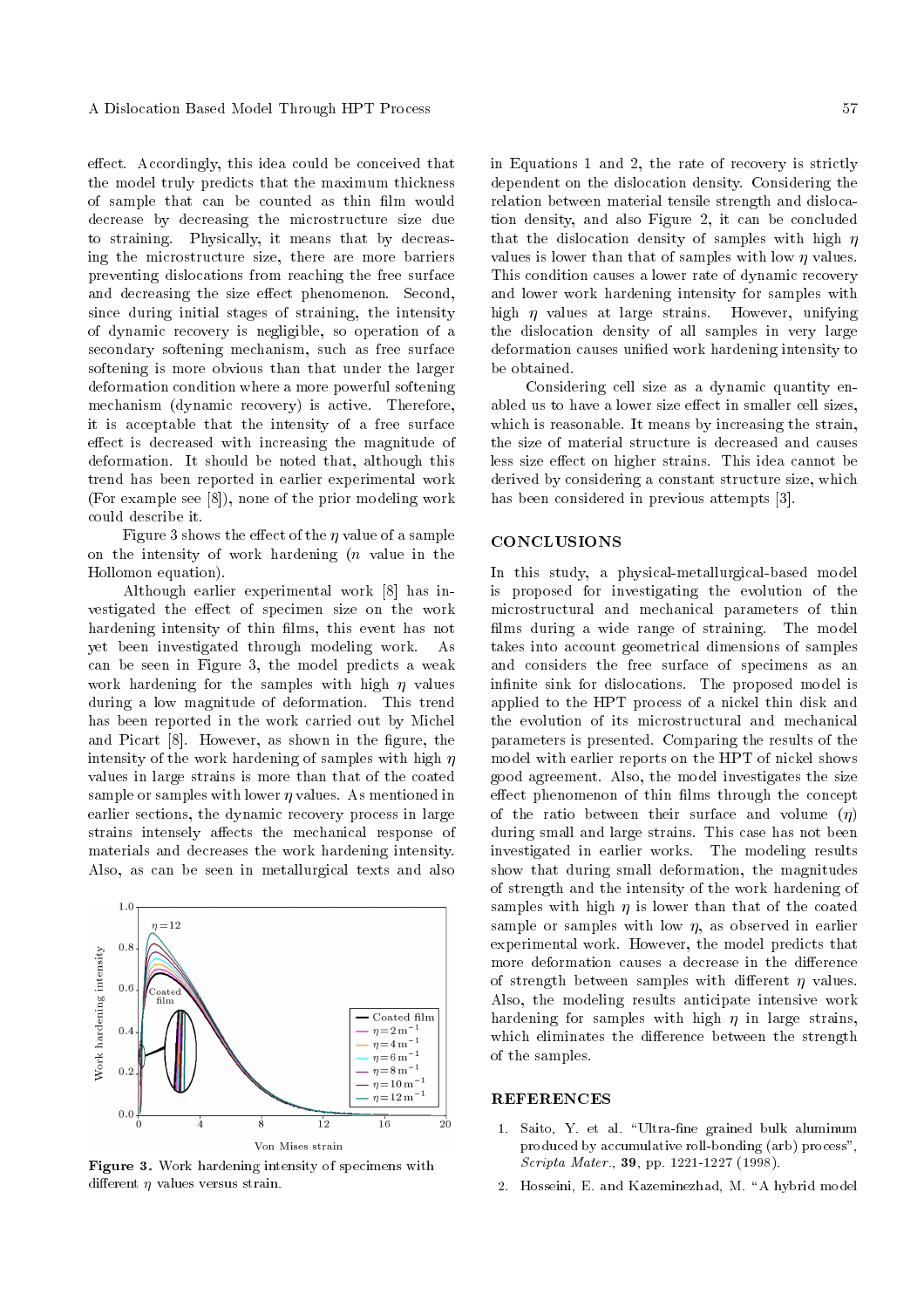on severe plastic deformation of copper", Comp. Mater. Sci., **44**, pp. 1107-1115 (2009).

- 3. Molotnikov, A. et al. "Size effect on the tensile strength of fine-grained copper", Scripta Mater., 9, pp. 1182-1185 (2008).
- 4. Engel, U. and Eckstein, R. \Microforming-from basic research to its realization", J. Mater. Proc. Technol., 125-126, pp. 35-44 (2002).
- 5. Pérez-Prado, M.T. et al. "Bulk nanocrystalline [omega]-zr by high-pressure torsion", Scripta Mater., 58, pp. 219-222 (2008).
- 6. Yang, Z.Q. "Effect of dynamical heating on microstructure and microhardness of ni processed by high-pressure torsion", Mater. Let., 60, pp. 3846-3850  $(2006)$ .
- 7. Wei, X. et al. \Plane-strain bulge test for nanocrystalline copper thin films", Scripta Mater., 57, pp. 541-544 (2007).
- 8. Michel, J.F. and Picart, P. "Size effects on the constitutive behavior for brass in sheet metal forming", J. Mater. Proc. Technol., 141, pp. 439-446 (2003).
- 9. Li, Q. and Anderson, P.M. "Dislocation-based modeling of the mechanical behavior of epitaxial metallic multilayer thin films", Acta Mater., 53, pp. 1121-1134  $(2005)$ .
- 10. Fredriksson, P. and Gudmundson, P. "Modelling of the interface between a thin film and a substrate within a strain gradient plasticity framework", J. Mech. Phy. Solids, 55, pp. 939-955 (2007).
- 11. Shen, Y.L. and Leger, R.W. \Parametric atomistic analysis of dislocation-interface interactions in thin metallic films", Mater. Sci. Eng. A, 423, pp. 102-106  $(2006)$ .
- 12. Nicola, L. et al. \Plastic deformation of freestanding thin films: Experiments and modeling", J. Mech. Phy. Solids, **54**, pp. 2089-2110 (2006).
- 13. Espinosa, H.D. et al. "Discrete dislocation dynamics simulations to interpret plasticity size and surface effects in freestanding FCC thin films",  $Int. J.$   $Plast.$ 22, pp. 2091-2117 (2006).
- 14. Roters, F., Raabe, D. and Gottstein, G. \Work hardening in heterogeneous alloys-a microstructural approach based on three internal state variables", Acta Mater., 48, pp. 4181-4189 (2000).
- 15. Estrin, Y. et al. "A dislocation-based model for all hardening stages in large strain deformation", Acta Mater., 46, pp. 5509-5522 (1998).
- 16. Hosseini, E. and Kazeminezhad, M. "Stress-based model on work hardening and softening of materials at large strains: Corrugation process of sheet", J. Mater. Sci., 44, pp. 1212-1218 (1998).
- 17. Kazeminezhad, M. and Hosseini, E. "Optimum groove pressing die design to achieve desirable severely plastic deformed sheets", Mater. Des., 31, pp. 94-103 (2010).
- 18. Hosseini, E. and Kazeminezhad, M. "The effect of ECAP die shape on nano-structure of materials", Comp. Mater. Sci., 44, pp. 962-967 (2009).
- 19. Hosseini, E. and Kazeminezhad, M. "Dislocation structure and strength evolution of heavily deformed tantalum", Int. J. Ref. Metals Hard Mater., 27, pp. 605-610 (2009).
- 20. Rezvanian, O., Zikry, M.A. and Rajendran, A.M. \Microstructural modeling of grain subdivision and large strain inhomogeneous deformation modes in FCC Crystalline materials", Mech. Mater., 38, pp. 1159- 1169 (2006).
- 21. McKenzie, P.W.J., Lapovok, R. and Estrin, Y. "The in
uence of back pressure on ECAP processed AA 6016: Modeling and experiment", Acta Mater., 55, pp. 2985-93 (2007).
- $22.$  Raulea, L.V. et al. "Size effects in the processing of thin metal sheets", J. Mater. Proc. Technol., 115, pp. 44-48 (2001).
- 23. Kals, T.A. and Eckstein, R. \Miniaturization in sheet metal working", J. Mater. Proc. Technol., 103, pp. 95-101 (2000).
- 24. Estrin, Y. et al. "Strain gradient plasticity modelling of high-pressure torsion", J. Mech. Phy. Solids, 56, pp. 1186-1202 (2008).
- 25. Zhilyaev, A.P. et al. "Experimental parameters influencing grain refinement and microstructural evolution during high-pressure torsion", Acta Mater., 51, pp. 753-765 (2003).
- 26. Krasilnikov, N. et al. \Tensile strength and ductility of ultra-fine-grained nickel processed by severe plastic deformation",  $Mater. Sci. Eng. A$ , 397, pp. 330-337 (2005).
- 27. Vegge, T. "Atomistic simulations of screw dislocation cross slip in copper and nickel", Mater. Sci. Eng. A, 309-310, pp. 113-116 (2001).
- 28. Yang, Z. and Welzel, U. \Microstructuremicrohardness relation of nanostructured ni produced by high-pressure torsion", Mater. Let., 59, pp. 3406-3409 (2005).
- 29. Zhilyaev, A.P. et al. \Microhardness and microstructural evolution in pure nickel during high-pressure torsion", Scripta Mater., 44, pp. 2753-2758 (2001).
- 30. Pantleon, W. "On the statistical origin of disorientations in dislocation structures", Acta Mater., 46, pp. 451-456 (1998).
- 31. Alexandrov, I.V., Chembarisova, R.G. and Sitdikov, V.D. "Analysis of the deformation mechanisms in bulk ultrafine grained metallic materials", Mater. Sci. Eng. A, 463, pp. 27-35 (2007).

#### **BIOGRAPHIES**

Ehsan Hosseini is a Ph.D. student in EMPA, Switzerland. His B.S. and M.S. degrees are from Semnan University and Sharif University of Technology, respec